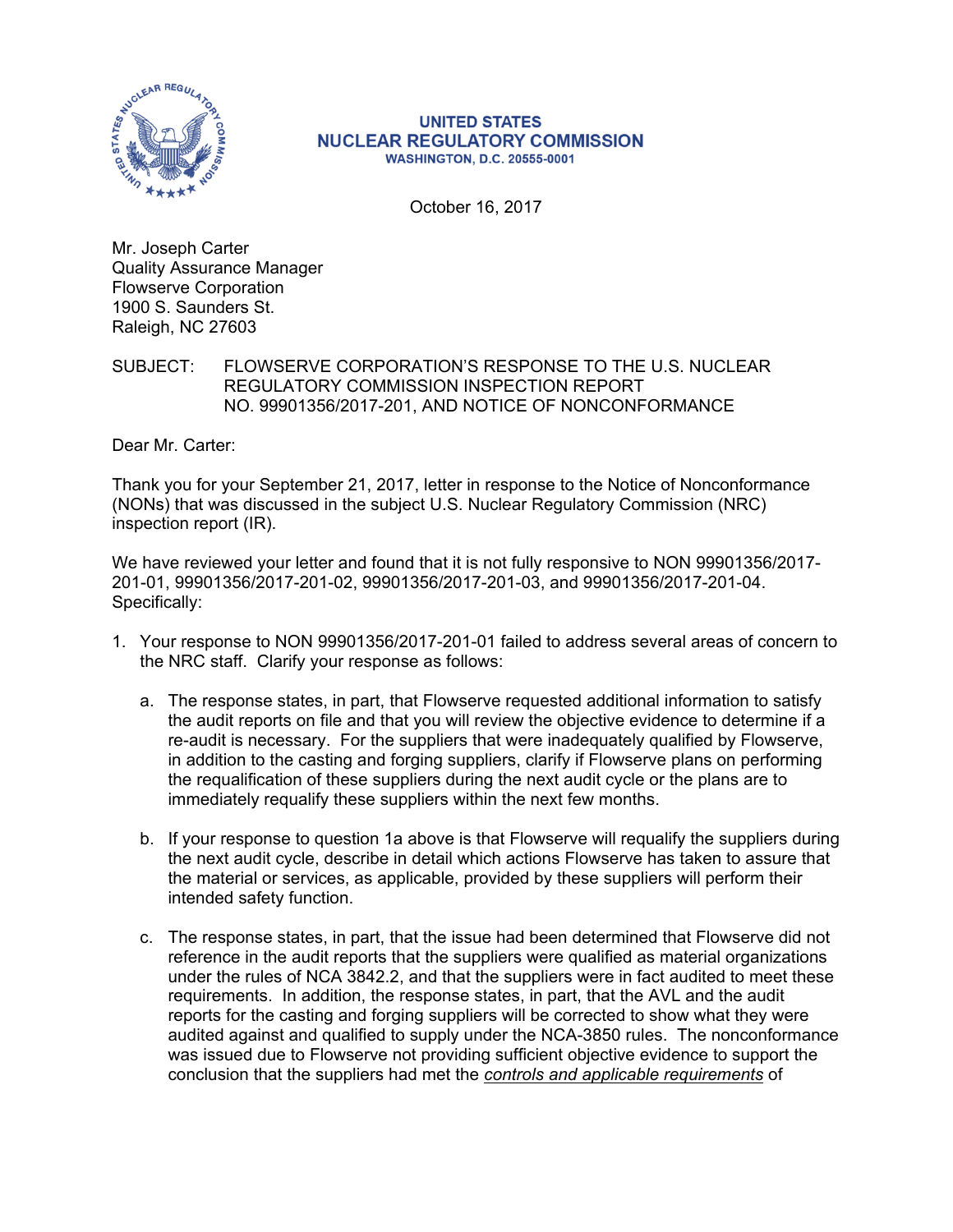NCA-3850, not just because the there was no reference in the audit reports that the suppliers were qualified as material organizations. Describe in detail how Flowserve plans on showing that the suppliers were audited against and qualified to supply under the requirements of NCA-3850.

- 2. Your response to NON 99901356/2017-201-02 failed to address several areas of concern to the NRC staff. Clarify your response as follows:
	- a. The response states, in part, that Flowserve requested additional information to satisfy the audit reports on file and that you will review the objective evidence to determine if a re-audit is necessary. For the suppliers that were inadequately qualified by Flowserve, in addition to the casting and forging suppliers, clarify if Flowserve plans on performing the requalification of these suppliers during the next audit cycle or the plans are to immediately requalify these suppliers within the next few months.
	- b. If your response to question 1a above is that Flowserve will requalify the suppliers during the next audit cycle, describe in detail which actions Flowserve has taken to assure that the material or services, as applicable, provided by these suppliers will perform their intended safety function.
	- c. The response states, in part, that the programs were audited to the requirements of Title 10 of the *Code of Federal Regulations* (10 CFR) Part 50 Appendix B and 10 CFR Part 21 but the audit checklists were not fully disclosing enough objective evidence. For the suppliers identified in example 1 of the nonconformance, the NRC inspection team had identified that these suppliers had quality assurance (QA) programs based on ISO 17025 and ISO 9001, as applicable. Suppliers with this type of programs need to have additional controls and processes in place to ensure that they have a QA program that meets the requirements in Appendix B to 10 CFR Part 50. In addition, these suppliers must have an adequate program that meets the requirements of 10 CFR Part 21 for the supply of basic components. Describe in detail what actions Flowserve is planning on taking to ensure that these suppliers do in fact have the adequate controls and processes built into their QA programs to assurance that they meet the applicable requirements of Appendix B to 10 CFR Part 50 and 10 CFR Part 21.
- 3. Your response to NON 99901356/2017-201-03 failed to address several areas of concern to the NRC staff. Clarify your response as follows:
	- a. The response states that the immediate action was to lock the cages and only the supervisor and designees will have access to the weld material storage area. Confirm that this action is also the corrective action that will be implemented going forward.
	- b. The response states that the procedures and quality program will be reviewed for potential process changes to provide clearer directions for better process and weld controls. Specify the proposed completion date for these actions.
- 4. Your response to NON 99901356/2017-201-04 failed to address several areas of concern to the NRC staff. Clarify your response as follows:
	- a. The response states, in part, that "the welding procedures P8-123NW and P8-323NW all list the requirements to only use stainless steel materials during processing." However, there are two requirements in WEC Technical Specification No. APP-GW-X0-602,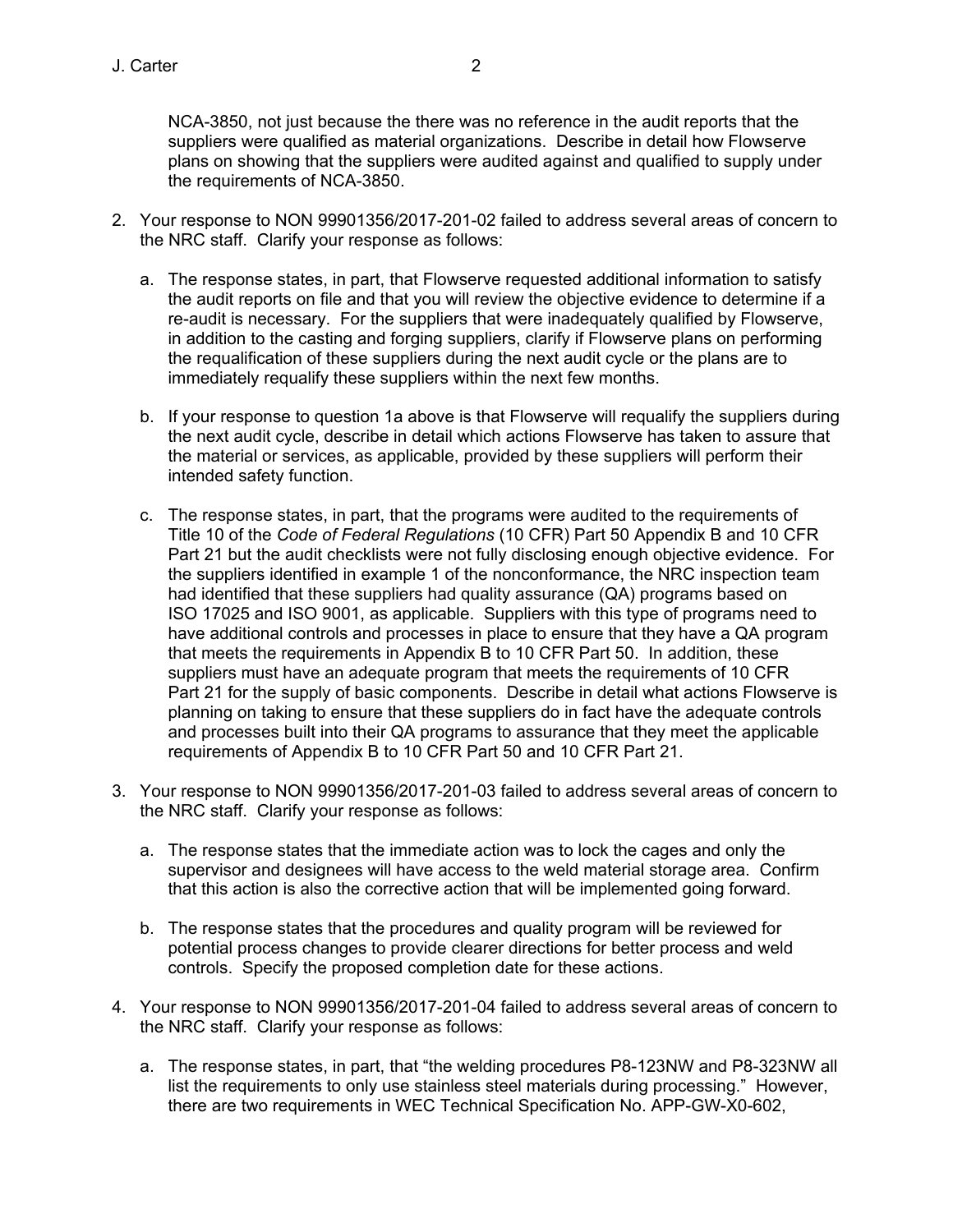"Cleaning and Cleanliness Requirements for Equipment for Use in Nuclear Supply and Associated Systems," Revision 3, dated February 18, 2013, for cleaning of stainless steels. The first requirement is that stainless steel wire brushes shall be use. The second requirement is that these wire brushes that are used for stainless steel shall not be used on carbon steel material in order to prevent cross-contamination. Both of these requirements should be specified in the weld procedures that are used in production and are qualified in accordance with Section IX, "Qualification Standard for Welding, Brazing, and Fusing Procedures; Welders; Brazers; and Welding, Brazing, and Fusing Operators," of the ASME B&PV Code. However, not all of Flowserve's weld procedures include both of these requirements. For example, weld procedure P8-121N only has requirements for cross contamination. There is no requirement in weld procedure P8-121N to use stainless steel wire brushes, while weld procedure P8-323NW requires the use of stainless steel wire brushes but does not require steps to prevent cross-contamination. In addition, paragraph QW-200.1(b), "Contents of the WPS" in Section IX, of the ASME B&PV Code, states that "The completed WPS shall describe all of the essential, nonessential, and, when required, supplementary essential variables for each welding process used in the WPS. These variables are listed for each process in QW-250 and are defined in Article IV, Welding Data." QW-250 in Section IX of the ASME B&PV Code lists cleaning as a variable that shall be specified in the WPS.

Describe what actions will be taken to ensure Flowserve's weld procedures will meet the requirements of the WEC technical specifications and of the ASME B&PV Code. In addition, specify the proposed completion dates for these actions. It is noted that cleaning of stainless steel welds is critical for ensuring the integrity of stainless steel welds (including the issue discussed above) and is documented in a paper titled "Selecting the Best Wire Brushes for Weld Cleaning," in the American Welding Society (AWS) Welding Journal, August 2017 Edition.

5. The responses to the NONs did not address the extent of condition for items that had already been delivered. Your response should include an appropriate extent of condition for components that had already been delivered to the U.S. nuclear power plants.

In accordance with Title 10 of the *Code of Federal Regulations* (10 CFR) 2.390 "Public Inspections, Exemptions, Requests for Withholding," of the NRC's "Rules of Practice, "a copy of this letter, its enclosure(s), and your response will be made available electronically for public inspection in the NRC Public Document Room or from the NRC's Agencywide Documents Access and Management System, accessible from the NRC Web site at http://www.nrc.gov/reading-rm/adams.html. To the extent possible, your response should not include any personal privacy, proprietary, or safeguards information so that it can be made available to the Public without redaction. If personal privacy or proprietary information is necessary to provide an acceptable response, then please provide a bracketed copy of your response that identifies the information that should be protected and a redacted copy of your response that deletes such information. If you request that such material is withheld from public disclosure, you must specifically identify the portions of your response that you seek to have withheld and provide in detail the bases for your claim (e.g., explain why the disclosure of information will create an unwarranted invasion of personal privacy or provide the information required by 10 CFR 2.390(b) to support a request for withholding confidential commercial or financial information). If safeguards information is necessary to provide an acceptable response, please provide the level of protection described in 10 CFR 73.21 "Protection of Safeguards Information: Performance Requirements."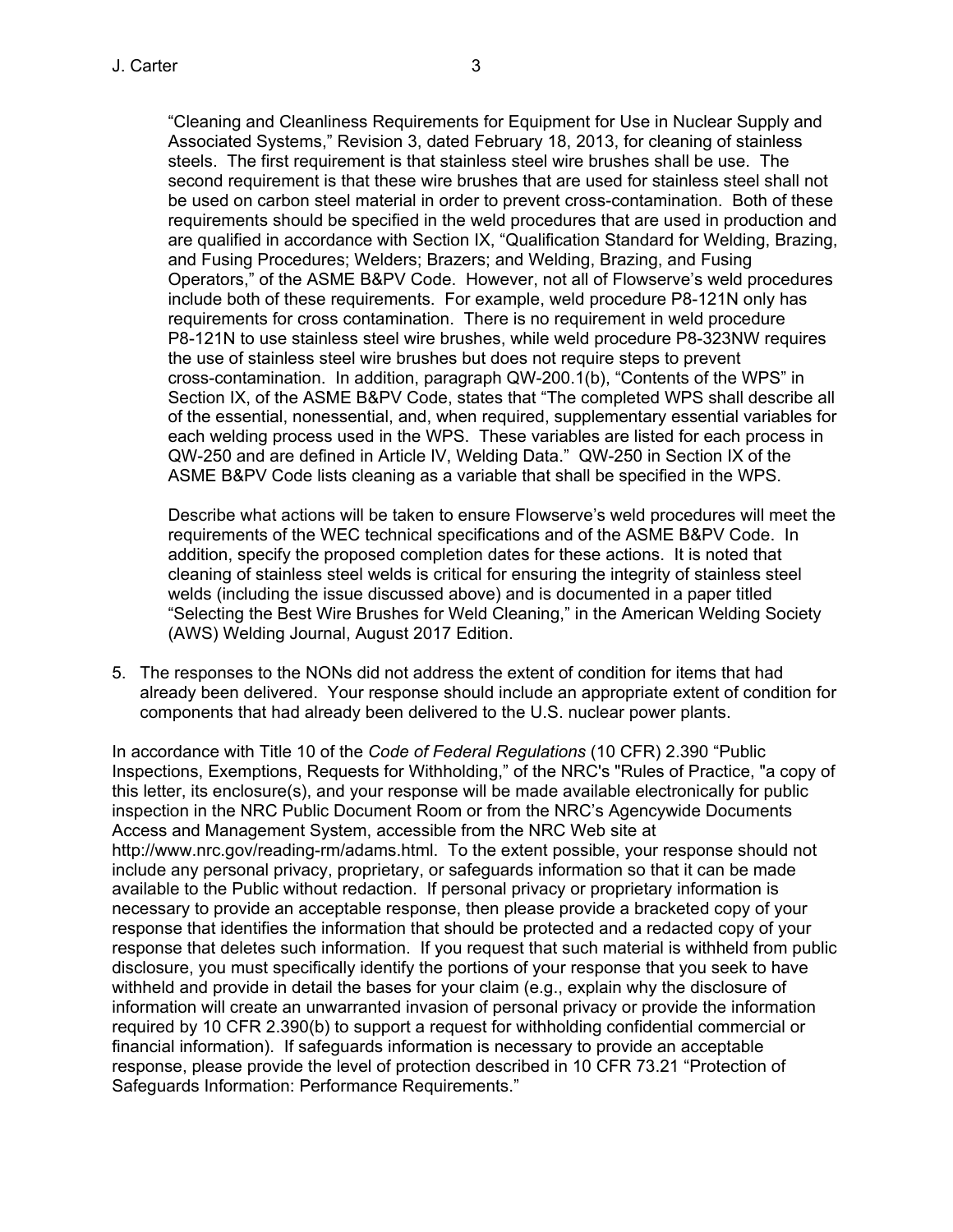Please contact Mr. Yamir Diaz-Castillo at 301-415-2228, or via electronic mail at Yamir.Diaz-Castillo@nrc.gov, if you have any questions or need assistance regarding this matter.

Sincerely,

## */RA/*

John P. Burke, Chief Quality Assurance Vendor Inspection Branch-2 Division of Construction Inspection and Operational Programs Office of New Reactors

Docket No.: 99901356